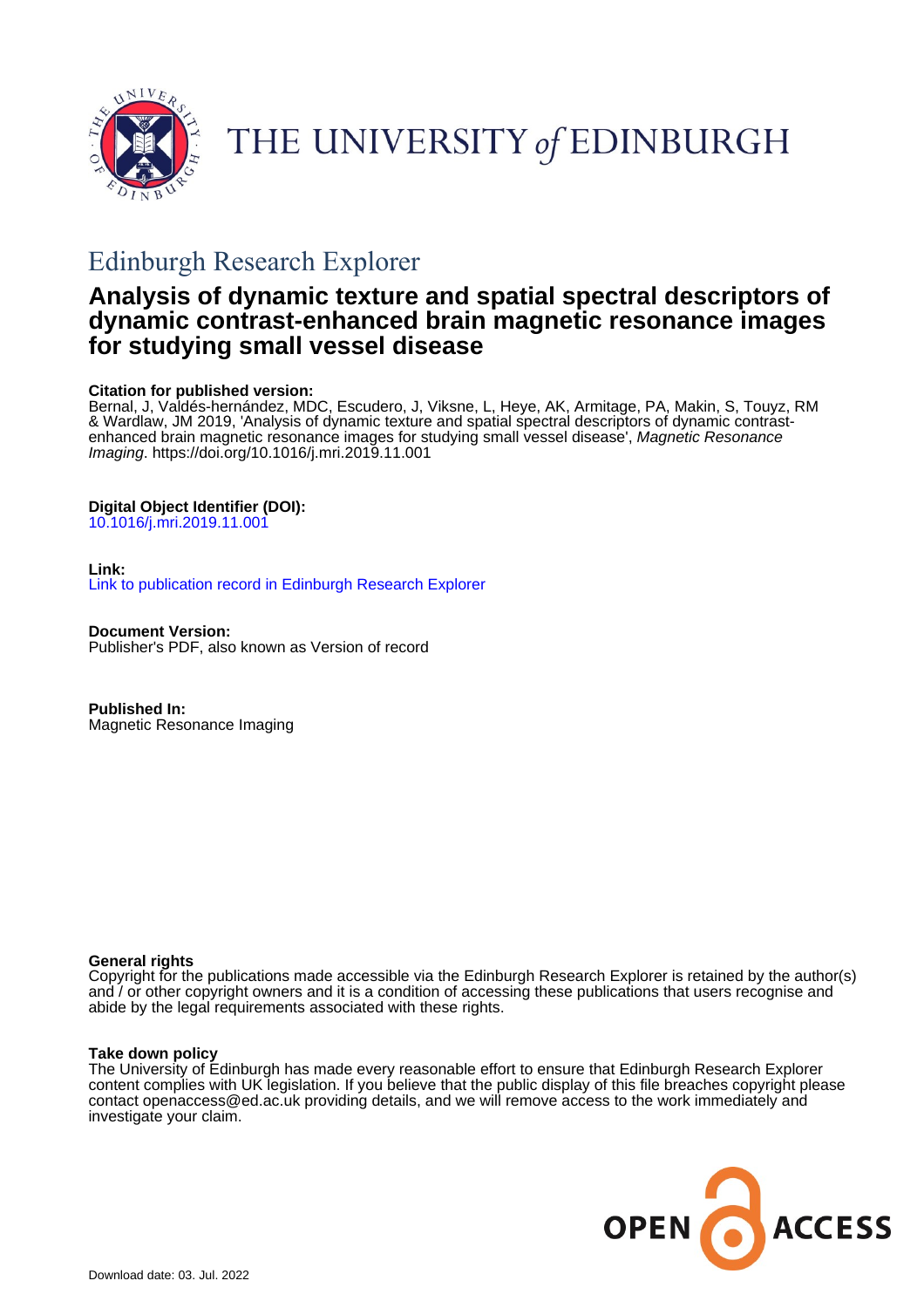# **ARTICLE IN PRESS**

[Magnetic Resonance Imaging xxx \(xxxx\) xxx–xxx](https://doi.org/10.1016/j.mri.2019.11.001)



Contents lists available at [ScienceDirect](http://www.sciencedirect.com/science/journal/0730725X)

# Magnetic Resonance Imaging



journal homepage: [www.elsevier.com/locate/mri](https://www.elsevier.com/locate/mri)

Original Contribution

# Analysis of dynamic texture and spatial spectral descriptors of dynamic contrast-enhanced brain magnetic resonance images for studying small vessel disease

Jose Bern[a](#page-1-0)l $^{\rm a}$ <su[b](#page-1-2)>\*</sub>, Maria del C. Valdés-Hernández $^{\rm a}$ <sub>\*</sub>, Javier Escudero $^{\rm b}$ , Linda Viksne $^{\rm a}$ , Ann[a](#page-1-0) K. Heye $^{\rm a}$ , Paul A. Armitage $^{\rm c}$  $^{\rm c}$  $^{\rm c}$ , Stephen Makin $^{\rm d}$  $^{\rm d}$  $^{\rm d}$ , Rhian M. Touyz $^{\rm d}$ , Joanna M. Wardlaw $^{\rm a}$ 

<span id="page-1-0"></span><sup>a</sup> Centre for Clinical Brain Sciences, University of Edinburgh, Edinburgh, UK

<span id="page-1-2"></span><sup>b</sup> School of Engineering, University of Edinburgh, Edinburgh, UK

<span id="page-1-3"></span><sup>c</sup> Academic Unit of Radiology, University of Sheffield, Sheffield, UK

<span id="page-1-4"></span><sup>d</sup> Institute of Cardiovascular and Medical Sciences, University of Glasgow, Glasgow, UK

#### ARTICLE INFO

Keywords: Dynamic descriptors Principal component analysis Dynamic brain magnetic resonance image Cerebral small vessel disease

#### ABSTRACT

Cerebral small vessel disease (SVD) comprises various pathological processes affecting small brain vessels and damaging white and grey matter. In this paper, we propose a framework comprising region of interest sampling, dynamic spectral and texture description, functional principal component analysis, and statistical analysis to study exogenous contrast agent distribution over time in various brain regions in patients with recent mild stroke and SVD features.We compared our results against current semi-quantitative surrogates of dysfunction such as signal enhancement area and slope. Biological sex, stroke lesion type and overall burden of white matter hyperintensities (WMH) were significant predictors of intensity, spectral, and texture features extracted from the ventricular region (p-value < 0.05), explaining between a fifth and a fourth of the data variance (0.20  $\leq$ Adj. $R^2$  $\leq$  0.25). We observed that spectral feature reflected more the dysfunction compared to other descriptors since the overall WMH burden explained consistently the power spectra variability in blood vessels, cerebrospinal fluid, deep grey matter and white matter. Our preliminary results show the potential of the framework for the analysis of dynamic contrast-enhanced brain magnetic resonance imaging acquisitions in SVD since significant variation in our metrics was related to the burden of SVD features. Therefore, our proposal may increase sensitivity to detect subtle features of small vessel dysfunction. A public version of the code will be released on our research website.

### 1. Introduction

Cerebral small vessel disease (SVD) encapsulates multiple pathological processes disrupting the optimum functioning of perforating cerebral arterioles, capillaries, and some venules, resulting in grey matter (GM) and white matter (WM) damage [[1-3](#page-8-0)]. SVD is a serious problem causing between 20% to 25% of strokes, up to 45% of dementias, and substantial cognitive, psychiatric, and physical disabilities. At a global scale, SVD may be leading to between three and four million new cases of stroke  $[4]$  and [1](#page-1-5)6 million new cases of dementia per year<sup>1</sup>  $[3]$ . Despite being a worldwide matter and governmental priority, little is known about its cause(s) since much of SVD is clinically silent and late [[1](#page-8-0),[4](#page-8-1)]. Therefore, efforts for understanding the pathophysiological mechanisms surrounding SVD and developing techniques to characterise this disease are of global impact.

Dynamic contrast-enhanced magnetic resonance imaging (DCE-MRI) is commonly used to investigate endothelial dysfunction, a pathophysiological component thought to be associated with the SVD pathogenesis [\[6\],](#page-8-3) as it permits detecting leakage in tissue and cerebrospinal fluid (CSF) spaces thought to be caused by an impaired bloodbrain barrier (BBB) or blood-CSF barrier [[7-9](#page-8-4)]. In this imaging modality, a series of acquisitions are taken before and after injecting a Gadolinium-based contrast agent intravenously to image its distribution through brain tissues over time. The contrast agent causes the relaxation time of water molecules to decrease in T1w. Therefore, its accumulation in the extracellular extravascular space with increased BBB impairment leads to increased signal enhancement.

In a recent work [\[10\],](#page-8-5) changes in local signal variations in tissue

<span id="page-1-1"></span><sup>∗</sup> Corresponding authors.

E-mail addresses: [jose.bernal@ed.ac.uk](mailto:jose.bernal@ed.ac.uk) (J. Bernal), [m.valdes-hernan@ed.ac.uk](mailto:m.valdes-hernan@ed.ac.uk) (M.d.C. Valdés-Hernández).

<https://doi.org/10.1016/j.mri.2019.11.001>

Received 12 August 2019; Received in revised form 17 September 2019; Accepted 3 November 2019 0730-725X/ © 2019 The Authors. Published by Elsevier Inc. This is an open access article under the CC BY license (http://creativecommons.org/licenses/BY/4.0/).

<span id="page-1-5"></span> $^1$  Approximately 16 million according to figures presented in [\[4\],](#page-8-1) but possibly 22.5 million following the latest World Health Organisation report on dementia [\[5\].](#page-8-6)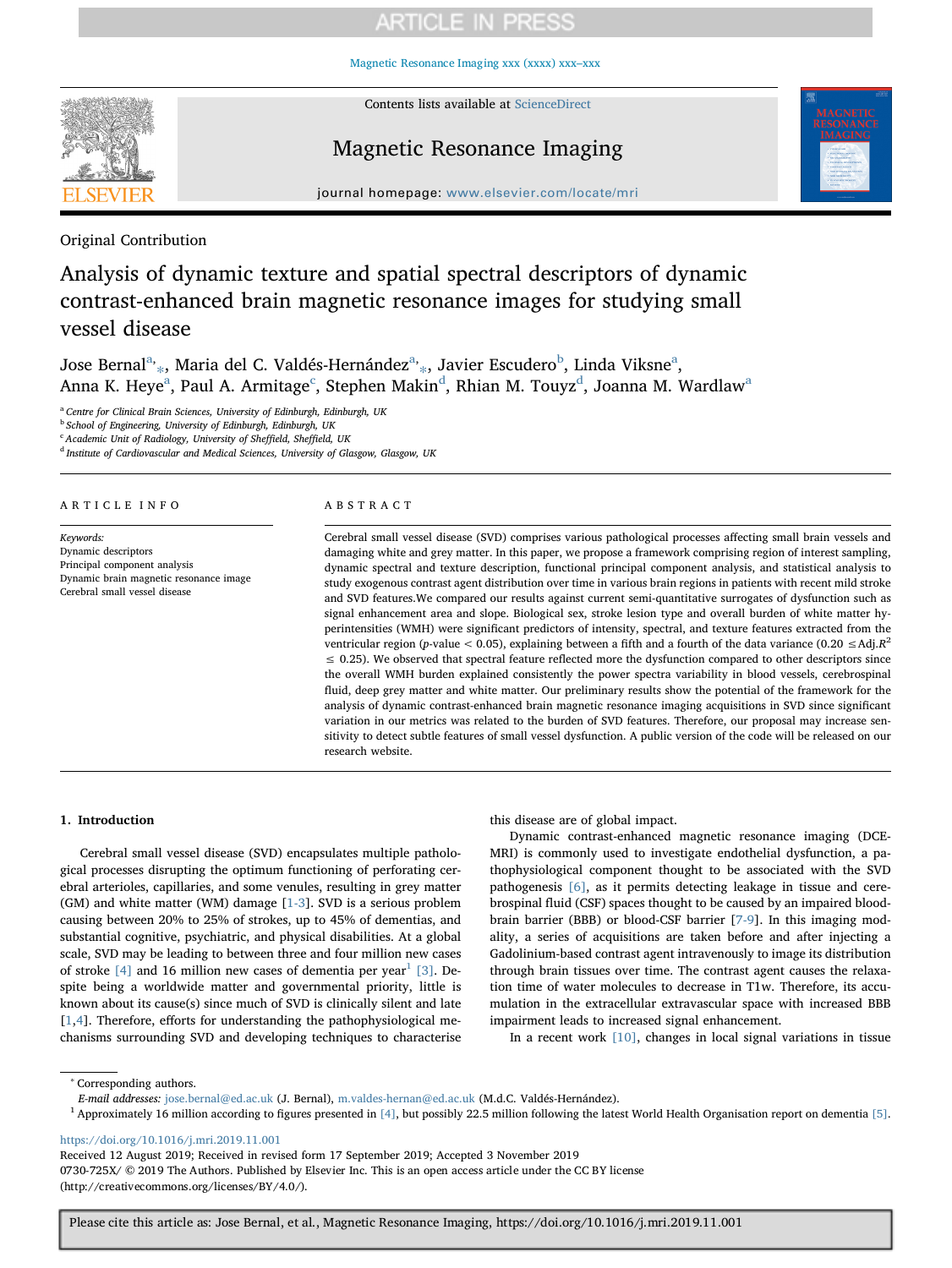<span id="page-2-1"></span>Table 1

and CSF cavities were quantitatively measured in pre- and post-contrast study and showed to vary with increased overall SVD and white matter hyperintensity (WMH) burden. In this work, we aim to study signal intensity fluctuation on the entire DCE-MRI sequence using established computer vision descriptors to determine whether specific variation patterns relate to the health of the patient and their suitability for acting as a surrogate measure of small vessel impairment.

We consider texture and spectral descriptors. Textures, which encode local signal changes within a region of interest, have been successfully used to characterise WMH in T2 FLAIR scans [\[11\]](#page-8-7); study prevs post-contrast differences in small vessel disease [\[10\];](#page-8-5) and classify breast lesions into benign and malignant, predict chemotherapy response, and diagnose prostate cancer [\[12\]](#page-8-8) in DCE-MRI. Power spectra, the strength of frequency components into the overall signal, have been successfully applied in dynamic susceptibility contrast MRI to characterise neurophysiological and hemodynamic patterns of Alzheimer's disease [\[13\],](#page-8-9) detect and characterise oscillations in blood oxygen leveldependent imaging reflecting network connectivity [\[14\]](#page-8-10), and discern between conduct disorder and healthy subjects from resting functional MRI acquisitions [\[15\]](#page-8-11). We hypothesise that the application of these computer vision descriptors to DCE-MRI scans can identify tissue differences in brain regions that relate to the burden of SVD features.

We propose a framework to study contrast signal-time trajectory in healthy and pathological brain regions in DCE-MRI acquisitions. The proposal comprises region of interest sampling, dynamic texture and spatial spectral description, functional principal component analysis, and statistical group comparison and linear regression. The contributions of this work are: (i) we introduce a fully functional framework to analyse DCE-MRI acquisitions based on dynamic spectral and texture descriptors and (ii) we show an application of our framework to the study of DCE-MRI signals of a cohort ( $n = 42$ ) with a wide range of SVD burden.

#### 2. Materials and methods

The pipeline consists of four steps, as shown in [Fig. 1](#page-2-0). First, we segmented all regions of interest for each patient in the cohort. Second, we described signals using dynamic spectral and texture descriptors. Third, we examined the resulting descriptions using a functional principal component analysis (FPCA). Fourth, we studied whether scores of the primary mode of variation were associated with any of the clinical variables. Details of each step are provided in the following sections.

Distribution of demographics, risk factors, and imaging variables in our sample. Values in the right column correspond to the number of patients (percentage of the total). White matter hyperintensity values were normalised by the intracranial volumes.

| Clinical variable                  | No. patients (% of the total) |
|------------------------------------|-------------------------------|
| Age                                |                               |
| [39, 49]                           | 2(5%)                         |
| (49, 59]                           | 11 (26%)                      |
| (59, 69)                           | 15 (36%)                      |
| (69, 79]                           | 11 (26%)                      |
| (79, 89]                           | 3(7%)                         |
| Biological sex                     |                               |
| Male                               | 30 (71%)                      |
| Female                             | 12 (29%)                      |
| Hypertension                       |                               |
| Hypertensive                       | 33 (79%)                      |
| Normotensive                       | 9(21%)                        |
| White matter hyperintensity volume |                               |
| $[0.07\%, 1.80\%]$                 | 23 (55%)                      |
| $(1.80\%, 3.53\%]$                 | 6(14%)                        |
| $(3.53\%, 5.26\%)$                 | 7 (17%)                       |
| $(5.26\%, 6.99\%]$                 | 2(5%)                         |
| $(6.99\%, 8.73\%]$                 | 4 (9%)                        |
| Total small vessel disease score   |                               |
| $\Omega$                           | 8 (19%)                       |
| 1                                  | 10 (24%)                      |
| $\overline{2}$                     | 12 (28%)                      |
| 3                                  | 7(17%)                        |
| $\overline{4}$                     | 5(12%)                        |
|                                    |                               |

#### 2.1. Subjects and clinical variables

We used data from a prospective study of patients with recent mild stroke and SVD features ( $n = 42$  subjects, 12 women, 19 lacunar stroke). Of 201 in the original study, we selected 42 on the basis of considering only high-quality scans (qualitative assessment of truncation and motion artefacts) and representing a wide spectrum of SVD feature burden, stroke lesion size, and index stroke lesion type (i.e. cortical vs lacunar). The sample clinical characteristics have been published previously [[16](#page-8-12)[,17](#page-8-13)]; those relevant to this work are condensed in [Table 1](#page-2-1). The baseline hypertension  $(y/n)$  defined as a previous history of hypertension, or hypertension diagnosed at presented of stroke, age, and percentages of WMH in intracranial volume were retrieved

<span id="page-2-0"></span>

Fig. 1. Scheme of our processing pipeline. The inputs are the DCE-MRI sequences (1). Initially, we process each case by sampling all regions of interest using an anatomically-relevant template (2), describing local signal variations in regions of interest using descriptors (3). Subsequently, we study the dynamic descriptors using functional principal component analysis (4) and statistical analysis (5). ROI: region of interest. FPCA: functional principal component analysis.  $T_1,...,T_{T_P}$ : each time point of the DCE-MRIs. Subject<sub>1</sub>,...,Subject<sub>p</sub>: each patient in the cohort.  $ROI_1$ ,..., $ROI_R$ : each region of interest.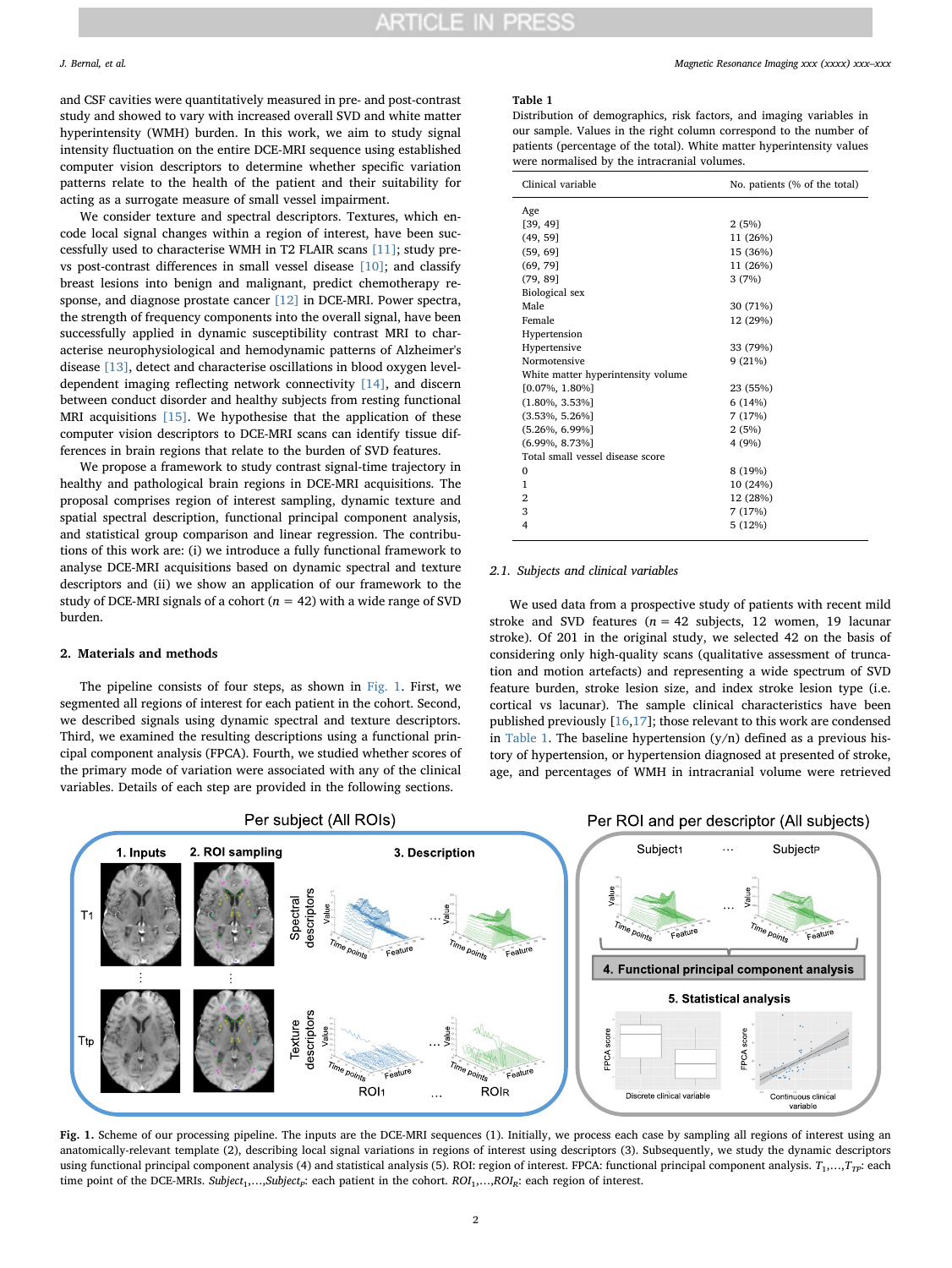from the study database. Additionally, we considered a visual clinical rating recorded at inclusion, total SVD [\[18\]](#page-8-14) score, to account for four neuroimaging features of the SVD (lacunes, microbleeds, perivascular spaces, and WMH).

Imaging was carried out on a 1.5 T MRI scanner (Signa HDxt, General Electric, Milwaukee, WI) using an eight-channel phased-array head coil. Both diagnostic and dynamic MR imaging acquisition parameters have been detailed in [\[19\].](#page-8-15) Diagnostic MRI at stroke presentation consisted of axial T2-weighted imaging  $(TR/TE = 6000/90 s,$  $24 \times 24$  cm field of view,  $384 \times 384$  Propeller acquisition, 1.5 averages,  $28 \times 5$  mm slices, 1 mm slice gap), axial fluid-attenuated inversion recovery imaging  $(TR/TE/TI = 9000/153/2200 \text{ ms})$ .  $24 \times 24$  cm field of view,  $384 \times 224$  acquisition matrix,  $28 \times 5$  mm slices, 1 mm slice gap), gradient echo imaging  $(TR/TE = 800/15 \text{ ms})$ , 20° flip angle, 24  $\times$  18 cm field of view, 384  $\times$  168 acquisition matrix, 2 averages,  $28 \times 5$  mm slices, 1 mm slice gap) and sagittal 3D T1weighted imaging (inversion recovery-prepared spoiled gradient echo TR/TE/TI =  $7.3/2.9/500$  ms, 8° flip angle,  $330 \times 214.5$  cm field of view,  $256 \times 146$  acquisition matrix,  $100 \times 1.8$  mm slices). DCE-MRI acquisitions were obtained at approximately one month after first stroke presentation and consisted of a 3D T1w spoiled gradient echo sequence with  $TR = 8.24$  ms,  $TE = 3.1$  ms,  $24 \times 24$  cm FOV, reconstruction matrix 256  $\times$  192 and 42  $\times$  4 mm slices. Following a precontrast acquisition, an intravenous bolus injection of 0.1 mmol/kg of gadoterate meglumine (Gd-DOTA, Dotarem, Guerbet, France) was administered with the start of 20 further acquisitions with 12° flip angle and a temporal resolution of 73 s, leading to a DCE-MRI duration of about 24 min ( $\approx$  21 time points).

#### <span id="page-3-1"></span>2.2. Image processing and region-of-interest sampling

We performed all image analysis blindly to clinical and permeability data. We aligned all time points of the DCE-MRI acquisition to the 12° pre-contrast image to correct for bulk patient movement using FSL-FLIRT [[20,](#page-8-16)[21](#page-8-17)]. For determining the WMH volume percentage in intracranial volume, we applied a segmentation method that has been evaluated previously against manual annotations in images acquired with similar scanning protocols [\[16\]](#page-8-12). On 150 subjects, the average difference on ICV was 2.7% (95%CI = 7%). On 20 individuals, the Jaccard similarity coefficient for WMH was 0.61 (95%CI =  $\pm$  0.37). In a test-retest analysis on 14 cases comprising volunteers and patients with mild non-disabling stroke, the coefficient of variation for repeated measurements of the segmentation technique was 0.21 [\[22\].](#page-8-18) Furthermore, trained analysts double-checked and manually edited these segmentation masks under the supervision of an experienced neuroradiologist.

We sampled five brain regions, comprising blood vessels [BL], CSF, deep GM [GMD], cortical GM [GMC], and WM, using circular nonoverlapping samples that covered approximately 12 mm<sup>2</sup> in-plane and were distributed throughout four slices [\[23-25\]](#page-8-19), as described in [Table 2](#page-3-0) and exemplified in [Fig. 2.](#page-4-0) The figure illustrates four slices and sampling points for one of the patients in our cohort, but it does not indicate sampling points are fixed nor predetermined for every single patient. In fact, these spots vary to avoid areas with partial volume effects, evident contrast-enhanced related truncation artefacts, WMH, enlarged

perivascular spaces, mineral depositions, lacunes and ischaemic or haemorrhagic lesions to avoid biasing our analysis. The samples were initially placed by a trained analyst using Analyze 11.0 (AnalyzeDirect Inc., Mayo Clinic), edited by another one, and, finally, agreed between both observers. We opted for sampling brain regions to reduce the influence of the spatial densities, partial volume effects, and avoid obvious correlations/associations as a result of descriptors encoding volumetric information [\[26\].](#page-8-20)

#### 2.3. Description of regions of interest

#### 2.3.1. Power spectrum

We used the radial power spectrum (RPS) to account for spatial variations in the strength of the signal frequency components. First, we sampled the signal using the anatomical-relevant template. Second, we used the 3D discrete Fourier transform to obtain a representation of each volume in the frequency domain. Let  $I \in \mathbb{R}^{N \times N \times N}$  be a brain MR volume, the corresponding discrete Fourier transform,

$$
F(u, v, w) = \sum_{i,j,k} I(i, j, k) \exp\left(-2i\pi \frac{ui + vj + wk}{N}\right).
$$
 (1)

Third, we computed the magnitude spectra and averaged all the frequencies over concentric rings of width 1 using the following formula

$$
R(r) = \frac{1}{(2\pi)^2} \int_0^{2\pi} \int_0^{2\pi} |F(r\sin(\theta)\cos(\phi), r\sin(\theta)\sin(\phi), r\cos(\theta))|
$$
  

$$
d\theta d\phi,
$$
 (2)

where  $r = \sqrt{u^2 + v^2 + w^2}$ ,  $\theta = \cos^{-1}(w/r)$ , and  $\phi = \tan^{-1}(v/u)$  represent the corresponding spherical coordinates. For each time point and region of interest, signals were described using 256 frequencies.

#### 2.3.2. Grey-level co-occurrence matrix based descriptors

We measured local signal variations using metrics of homogeneity and variability extracted from grey-level co-occurrence matrices (GLCM). These matrices summarise the co-appearance of intensity values in an image, i.e. they quantify the frequency at which two intensity values occur in the same neighbourhood. Mathematically speaking, a co-occurrence matrix is calculated as follows:

$$
C(a, b) = \sum_{x \in I} \sum_{y \in N(x)} \begin{cases} 1, & \text{if } x = a \land y = b \\ 0, & \text{otherwise.} \end{cases}
$$
 (3)

where  $N(x)$  denotes the set of voxels in the neighbourhood of x. The matrix C reveals information of the region of interest. For instance, the higher the values in the diagonal, the more homogeneous the region under examination.

Haralick et al. [\[27\]](#page-8-21) proposed various measures of homogeneity and heterogeneity of region of interest based on the normalised GLCM values. The process for computing them was four-fold. First, we quantised each region of interest in  $2<sup>4</sup>$  grey levels. Second, we computed the GLCM using an eight-connected neighbouring structure. Third, we normalised the GLCM by dividing each cell by the total number of voxel pairs. Fourth, we computed energy, contrast, correlation, variance, inverse difference moment, sum average, sum variance, sum entropy, and

<span id="page-3-0"></span>Table 2

Slice and sampling point selection criteria. The number in parenthesis corresponds to the total number of sampling points per slice for a certain region of interest.

| Slice             | Criteria                                                                                                                                                                                    | Sampling points                                                                                                                        |
|-------------------|---------------------------------------------------------------------------------------------------------------------------------------------------------------------------------------------|----------------------------------------------------------------------------------------------------------------------------------------|
| Low<br>Low-middle | Must include brainstem, carotid arteries, basilar artery and superior sagittal sinus<br>Must include basal ganglia (i.e. caudate heads and lentiform nuclei), thalami, third ventricle, and | Carotid arteries $(1)$ , basilar artery $(1)$ , and sagittal sinus $(1)$<br>Superior sagittal sinus (1), CSF (12), GMD (12), GMC (12), |
|                   | horns of the lateral ventricles                                                                                                                                                             | and WM $(10)$                                                                                                                          |
| Middle-high       | Must be two-four slices above the previous slice in which basal ganglia are not visible, but centrum<br>semiovale and ventricles                                                            | Superior sagittal sinus (1), CSF (8), GMC (6), and WM (28)                                                                             |
| High              | Must be the first or second slice above the ventricles                                                                                                                                      | Superior sagittal sinus (1), GMC (6), and WM (28)                                                                                      |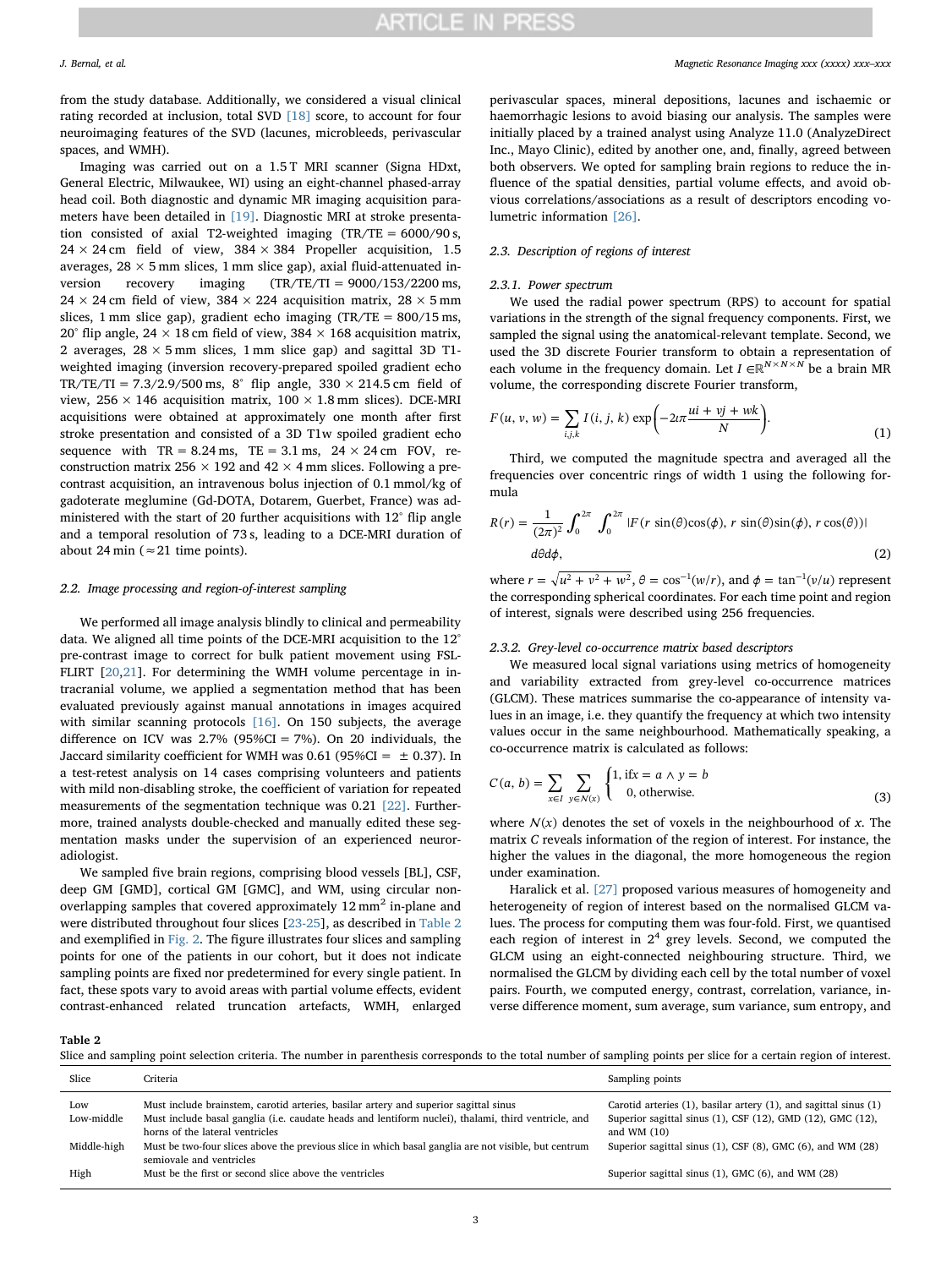# ARTICLE IN PRESS

#### J. Bernal, et al. *Magnetic Resonance Imaging xxx (xxxx) xxx–xxx*

<span id="page-4-0"></span>

Fig. 2. Example of selected regions of interest on four slices. From left to right, low, low-middle, middle-high, and high slices. Colour code is red, green, light blue, dark blue, and yellow for arteries and sagittal sinus, CSF, WM, GMD and GMC, respectively. (For interpretation of the references to colour in this figure legend, the reader is referred to the web version of this article.)

#### <span id="page-4-1"></span>Table 3

Considered texture descriptors based on the grey-level co-occurrence matrix.  $C_{a+b}(k)$  represents the grey level sum distribution, expressed as  $C_{a+b}(k) = \sum_a \sum_b \{C(a,b)\}$ if  $a + b = k,0$  otherwise}. SA in the sum variance formula denotes the sum average operation.

| GLCM metric               | Brief description                                                                                                                                                                                       | Formula                                                                                          |
|---------------------------|---------------------------------------------------------------------------------------------------------------------------------------------------------------------------------------------------------|--------------------------------------------------------------------------------------------------|
| Contrast<br>Correlation   | Overall contrast. The higher the co-occurrence of low and high intensity values, the higher the contrast.<br>Linear dependency between neighbouring voxels. Values close to 1 reflect high correlation. | $\sum_{a,b}  a-b ^2 C(a,b)$<br>$\sum_{a,b} \frac{(a-\mu_a)(b-\mu_b)}{\sigma_a \sigma_b} C(a, b)$ |
| Energy                    | Second angular moment measuring uniformity. Energy increases with increased homogeneity.                                                                                                                | $\sum_{a,b} C^2(a,b)$                                                                            |
| Variance                  | Dispersion of values around the mean. Variance increases with increased heterogeneity.                                                                                                                  | $\sum_a (a - \mu_a)^2 \sum_b C(a,b)$                                                             |
| Entropy                   | Measurement of randomness. Higher entropy values indicate higher heterogeneity.                                                                                                                         | $-\sum_{a,b} C(a,b) \log C(a,b)$                                                                 |
| Inverse difference moment | Overall homogeneity. Higher values indicate higher homogeneity.                                                                                                                                         | $\sum_{a,b} \frac{C(a,b)}{1+ a+b ^2}$                                                            |
| Sum average               | Mean grey level sum distribution value.                                                                                                                                                                 | $\sum_{c} C C_{a+b}(c)$                                                                          |
| Sum entropy               | Disorder of the sum distribution. Higher values of sum entropy indicate higher heterogeneity.                                                                                                           | $-\sum_{c} C_{a+b}(c) \log C_{a+b}(c)$                                                           |
| Sum variance              | Dispersion of values around the sum average. Higher values of sum variance relate to higher heterogeneity.                                                                                              | $\sum_{c}(c - SA)^2 \sum_{b} C_{a+b}(c)$                                                         |

entropy [\[27\],](#page-8-21) as condensed in [Table 3](#page-4-1). For each time point and each region of interest, the number of GLCM features per patient was 9.

#### 2.3.3. Local binary patterns descriptors

Local binary patterns (LBP) are another visual descriptor that quantify local signal variations. The original approximation characterises the way voxels relate to their neighbourhood using binary codes and summarises them for the entire region of interest using a histogram. The process is three-fold. First, the binary code for each voxel is computed by analysing the way its intensity relates to the ones of its neighbours: if the value is higher than the one of its neighbour, we assign a zero; and a one otherwise. For instance, if the voxel value is equal to 4 and the neighbouring intensities are  $1 - 2 - 3 - 4 - 5 - 6 - 7 - 8$ , then the corresponding code would be  $1 - 1 - 1 - 0 - 0 - 0 - 0 - 0$ . Second, the frequency of each one of these codes is totalised. Third, the resulting histogram is divided by its sum to express probability. The normalised histogram is used as a texture descriptor.

In this work, we considered two variants of the original approximation called uniform local binary patterns (ULBP) [\[28\]](#page-8-22) and local configuration patterns (LCP) [\[29\]](#page-8-23). The former maps the original set of codes ( $2^8$  = 256 different binary patterns) to a subset of 59 codes to reduce the cardinality of the histogram and provide the descriptor with a simple rotation invariance. The latter combines the LBP with rotation invariance and another descriptor which quantifies local linear dependencies between a voxel and its neighbours. We calculated these descriptors for each region of interest for each patient using a radius equal to 1. For each time point and each region of interest, the number of ULBP and LCP features per patient were 59 and 81, in that order.

2.4. Functional principal component analysis

Comparing the resulting dynamic descriptors could be an intricate task due to the dimensionality of the problem:

- RPS: 128 features  $\times$  21 time points  $\times$  42 patients;
- GLCM: 9 features  $\times$  21 time points  $\times$  42 patients;
- ULBP: 59 features  $\times$  21 time points  $\times$  42 patients;
- LCP: 81 features  $\times$  21 time points  $\times$  42 patients.

Conventional feature reduction approaches, such as traditional principal component analysis (PCA) or auto-encoders, are not suitable for this problem since the data temporality would be neglected in principle. Therefore, we resorted to applying the functional principal component analysis (FPCA) method proposed by Happ and Greven [\[30\]](#page-8-24) which allows us to model each descriptor as a function in time, reduce the time dimension respecting its nature, and obtain a single score per principal mode of variation. In a nutshell, the idea is to reduce the cardinality in one dimension (time) and then on another one (space). Each one of the elements of each descriptor can be seen as a function in time. In such a way, we could find the eigenvalues and eigenfunctions that better describe them. Let  $D$  be the number of elements under study,  $P = 42$  the number of patients, and  $R = \{R^{(1)},...,R^{(D)}\}$  the set of elements, each of them described by the corresponding measurements,  $r_1^{(j)}$ ,  $r_2^{(j)}$ , ..., $r_P^{(j)}$ ,  $j = 1,...,D$ , the overall process is four-fold. First, each component was centred by subtracting its mean value. Second, eigenfunctions and scores were calculated for each component using the FPCA. The principal component functions were obtained constructively by finding orthogonal functions  $\Phi_k^{(j)}$ ,  $k = 1,...,M^{(j)}$ , for which principal component scores  $\xi_{ik}^{(j)}$ ,  $i = 1,...,P$ , mathematically expressed as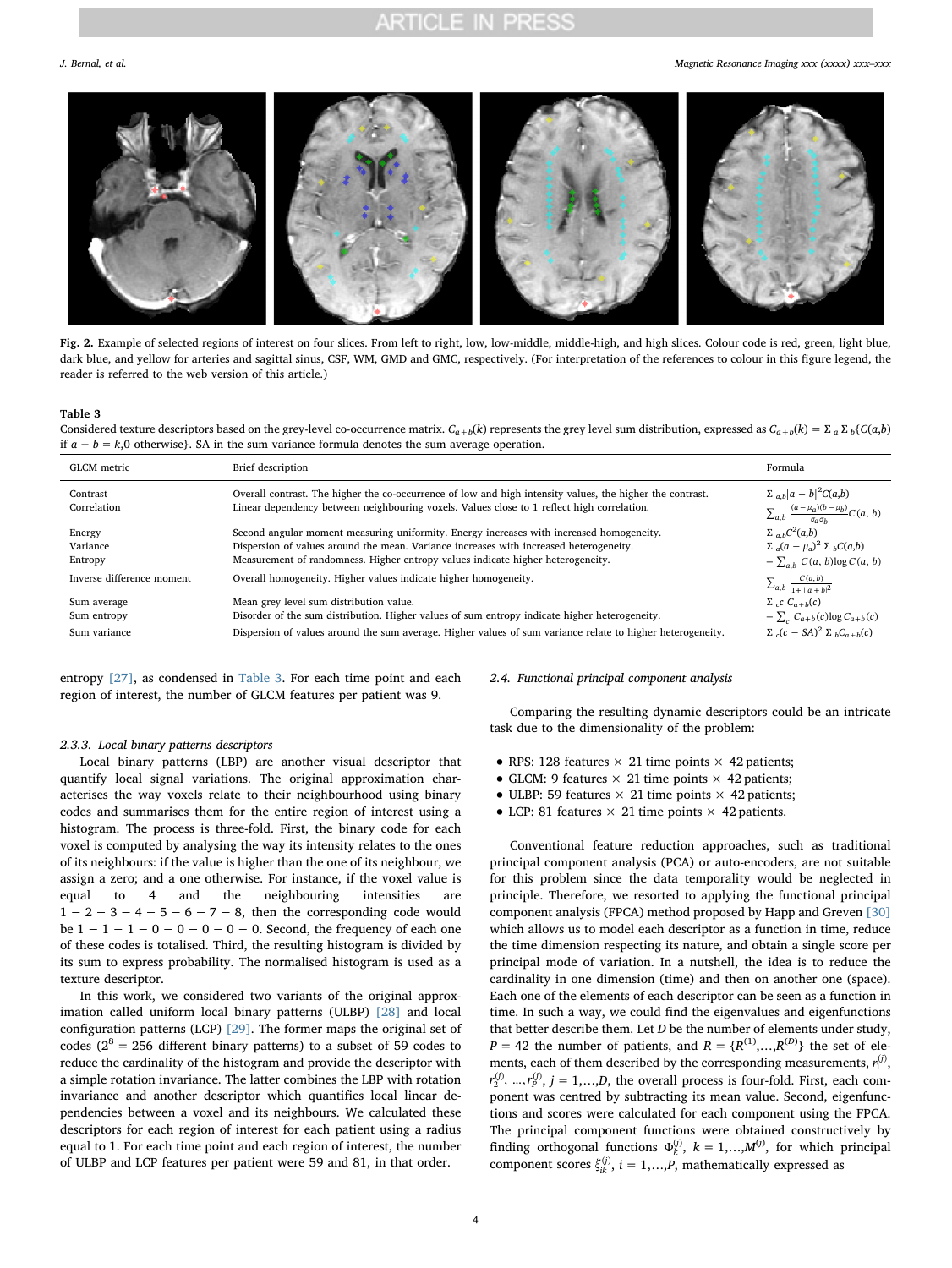$$
\xi_{ik}^{(j)} = \int \Phi_k^{(j)}(t) \, r_i^{(j)}(t) \, dt,\tag{4}
$$

maximised  $\sum_i \xi_{ik}^{(j)2}$ , subject to  $||\Phi_k^{(j)}||^2 = 1$ . We set  $M^{(j)}$  to five as resulting eigenvectors accounting for the 99% of the univariate variation. Third, all of these scores  $\xi_{ik}^{(j)}$  were arranged in a matrix form,  $\Xi \in \mathbb{R}^{P \times \sum M^{(j)}}$ , such that the *i*th row contained ( $\xi_{i1}^{(1)}, ..., \xi_{iM}^{(1)}, ..., \xi_{i1}^{(D)}, ..., \xi_{iM}^{(D)}$ ). Fourth, scores were calculated using eigenanalysis on the covariance matrix of Ξ. We resorted to analysing the first mode of variation. The output was a single score per subject and per region of interest.

#### <span id="page-5-0"></span>2.5. Validation against clinical parameters

We applied statistical tests to determine whether patients with similar health status exhibit similar principal component (PC) scores. We used the Kruskal-Wallis test for testing differences in PC scores between patients grouped by overall burden of SVD features. We considered multiple linear regression to establish whether age, WMH volume, biological sex, and stroke lesion type were associated with the PC scores (i.e. PC score =  $\beta_0 + \beta_{Age} \cdot Age + \beta_{WMH} \cdot WMH$  vol +  $\beta_{Sex} \cdot Sex + \beta_{Lac}$  $\cdot$ Lac, where each  $\beta$  ∈ℝ is a standardised regression coefficient).

#### 2.6. Comparison against other techniques

We compared our proposal against two surrogate measures of small vessel dysfunction: area under the enhancement curve (AUEC) [\[31\]](#page-8-25) and signal enhancement slope [\[32](#page-8-26),[33](#page-8-27)]. The idea behind both approaches is as follows. The former computes integral of the enhancement curve over time since higher accumulation of contrast agent leads to higher enhancement (thus, higher AUEC). The latter calculates the slope of the enhancement curve (assuming linearity after the bolus arrival peak) relates to the degree of contrast agent leakage. In both cases, we computed the enhancement curve on the sampling points described in [Section 2.2](#page-3-1), measured AUEC and slope, and used the statistical tests in [Section 2.5](#page-5-0) to establish the relationship between these measurements and clinical variables.

#### 3. Experiments and results

We applied our framework to the 42 cases by segmenting each of the 42 DCE-MRI scans, sampling the signal in each region of interest, describing signal in each time point and region of interest, and applying FPCA on the resulting dynamic descriptions to analyse directions of variations within the data. We explored whether these variations were associated with clinical variables.

We grouped the PC scores by the total SVD score and applied the

Kruskal-Wallis test to determine whether there were significant differences between groups. The results are displayed in [Table 4.](#page-5-1) We observed significant differences using three descriptors: RPS extracted from blood vessels [low slice], deep GM, and WM [middle-high slice]  $(9.28 \le \chi^2 \le 15.56, p-value \le 0.05, df = 4)$ ; ULBP from WM [lowmiddle, middle-high, and high slices] (10.83  $\leq \chi^2 \leq 11.45$ , *p*-value  $\leq$ 0.05,  $df = 4$ ), and LCP from blood vessels [low slice] and WM [middlehigh slice] ( $\chi^2$  = 9.69, p-value < 0.05, df = 4 and  $\chi^2$  = 10.26, pvalue  $<$  0.05,  $df = 4$ , respectively). The other four descriptors did not vary significantly with the overall burden of SVD in any of the tissues in any of the four slices: signal enhancement, GLCM metrics, area under the enhancement curve, and enhancement curve slope.

We carried out multiple linear regression to investigate whether biological sex, age, WMH volume, and stroke lesion type were associated with the observed PC score. The results are condensed in [Table 5](#page-6-0). Overall, we observed that (i) these four covariates influenced the features in blood vessels, CSF, deep GM, and WM, but not the ones on the cortical GM region, and (ii) the analysis of the signal enhancement slope did not result in significant associations.

Concerning CSF, the regression results indicate that the resulting models explained between a fifth and a fourth of the variance and were significant predictors of the observed PC scores (*p*-value  $\leq$  0.05) in six of evaluated descriptors: signal enhancement (both low-middle and middle-high slices), RPS (only low-middle slice), GLCM metrics (only low-middle slice), ULBP (only low-middle slice), LCP (only low-middle slice), and AUEC (both low-middle and middle-high slices). Three out of four covariates, WMH volume, sex, and stroke lesion type, were relevant predictors of the observed intensity, spectral, texture features measured in the CSF region. WMH volume was a strong predictor in all six models: signal enhancement ( $\beta = 0.38$ ; *p*-value < 0.05), RPS  $(\beta = -0.32; p-value = 0.05)$ , GLCM metrics  $(\beta = 0.37; p-value < 0.05)$ , ULBP ( $\beta = -0.32$ ; p-value < 0.05), LCP ( $\beta = -0.34$ ; p-value < 0.05), and AUEC ( $\beta = -0.38$ ; *p*-value < 0.05). While biological sex contributed significantly to models built on GLCM metrics ( $\beta = 0.40$ ;*p*value < 0.05), ULBP ( $\beta = 0.29$ ; p-value = 0.05), LCP ( $\beta = 0.29$ ; pvalue  $= 0.05$ ), stroke lesion type appeared to be significant predictors in the models built on RPS ( $\beta = -0.33$ ; p-value < 0.05), ULBP  $(\beta = -0.32; p\text{-value} = 0.05)$ , AUEC  $(\beta = -0.36; p\text{-value} < 0.05)$ . The age of the patients did not seem to influence considerably the features observed in any of the models.

Regarding blood vessels (carotid arteries, basilar artery, sagittal sinus), the regression results implied strong relationships health status and observed intensity and spectral features (signal enhancement, RPS, and AUEC), explaining approximately 20% of the data variation and being significant predictors of these models (p-value < 0.05). Signal

#### <span id="page-5-1"></span>Table 4

Kruskal-Wallis values obtained by grouping PC scores by total SVD score. The results are expressed concerning  $\chi^2$  and Pr (p-value). The degrees of freedom were four. Enh, RPS, GLCM, ULBP, LCP, AUEC and slope stand for signal enhancement, radial power spectrum, grey co-occurrence matrix metrics, uniform local binary patterns, linear configuration model, area under enhancement curve, and enhancement curve slope, respectively. Values in bold are significant (p-value < 0.05).

| Method      |          | Low   | Low-middle |      |            |      |       | Middle-high |      |            |           | High |      |       |  |
|-------------|----------|-------|------------|------|------------|------|-------|-------------|------|------------|-----------|------|------|-------|--|
|             |          | BL    | CSF        | BL   | <b>GMD</b> | GMC  | WM    | BL.         | CSF  | <b>GMC</b> | <b>WM</b> | BL.  | GMC  | WM    |  |
| Enh         | $\chi^2$ | 4.93  | 3.38       | 4.00 | 3.53       | 3.20 | 6.50  | 2.88        | 4.02 | 3.00       | 8.09      | 4.97 | 7.57 | 5.35  |  |
|             | Pr       | 0.29  | 0.50       | 0.41 | 0.47       | 0.52 | 0.16  | 0.58        | 0.40 | 0.56       | 0.09      | 0.29 | 0.11 | 0.25  |  |
| <b>RPS</b>  | $\chi^2$ | 10.49 | 7.69       | 2.32 | 15.56      | 8.35 | 5.87  | 5.91        | 7.54 | 10.15      | 9.28      | 6.58 | 6.64 | 8.97  |  |
|             | Pr       | 0.03  | 0.09       | 0.68 | 0.01       | 0.08 | 0.21  | 0.21        | 0.11 | 0.04       | 0.05      | 0.16 | 0.16 | 0.06  |  |
| <b>GLCM</b> | $\chi^2$ | 2.32  | 4.70       | 4.55 | 2.44       | 5.03 | 6.01  | 3.46        | 5.52 | 2.65       | 6.50      | 0.44 | 0.92 | 6.06  |  |
|             | Pr       | 0.67  | 0.32       | 0.33 | 0.65       | 0.28 | 0.19  | 0.48        | 0.24 | 0.61       | 0.17      | 0.97 | 0.92 | 0.19  |  |
| <b>ULBP</b> | $\chi^2$ | 4.31  | 5.16       | 1.00 | 4.41       | 3.25 | 10.83 | 2.17        | 2.52 | 2.72       | 11.45     | 1.06 | 6.54 | 11.09 |  |
|             | Pr       | 0.37  | 0.27       | 0.91 | 0.35       | 0.52 | 0.03  | 0.70        | 0.64 | 0.61       | 0.02      | 0.90 | 0.16 | 0.03  |  |
| <b>LCP</b>  | $\chi^2$ | 9.69  | 6.57       | 0.55 | 4.19       | 3.85 | 7.56  | 2.59        | 4.62 | 0.98       | 10.26     | 2.64 | 3.78 | 7.76  |  |
|             | Pr       | 0.04  | 0.16       | 0.97 | 0.38       | 0.43 | 0.11  | 0.63        | 0.33 | 0.91       | 0.03      | 0.62 | 0.44 | 0.10  |  |
| <b>AUEC</b> | $\chi^2$ | 4.99  | 3.45       | 6.32 | 3.64       | 4.28 | 6.50  | 2.82        | 3.39 | 2.97       | 8.62      | 5.50 | 7.65 | 5.45  |  |
|             | Pr       | 0.29  | 0.49       | 0.18 | 0.46       | 0.37 | 0.16  | 0.59        | 0.49 | 0.56       | 0.07      | 0.24 | 0.11 | 0.24  |  |
| Slope       | $\chi^2$ | 4.40  | 3.30       | 4.60 | 1.62       | 2.35 | 1.61  | 6.39        | 5.44 | 7.98       | 2.29      | 4.08 | 2.26 | 1.66  |  |
|             | Pr       | 0.35  | 0.51       | 0.33 | 0.80       | 0.67 | 0.81  | 0.17        | 0.24 | 0.09       | 0.68      | 0.40 | 0.69 | 0.80  |  |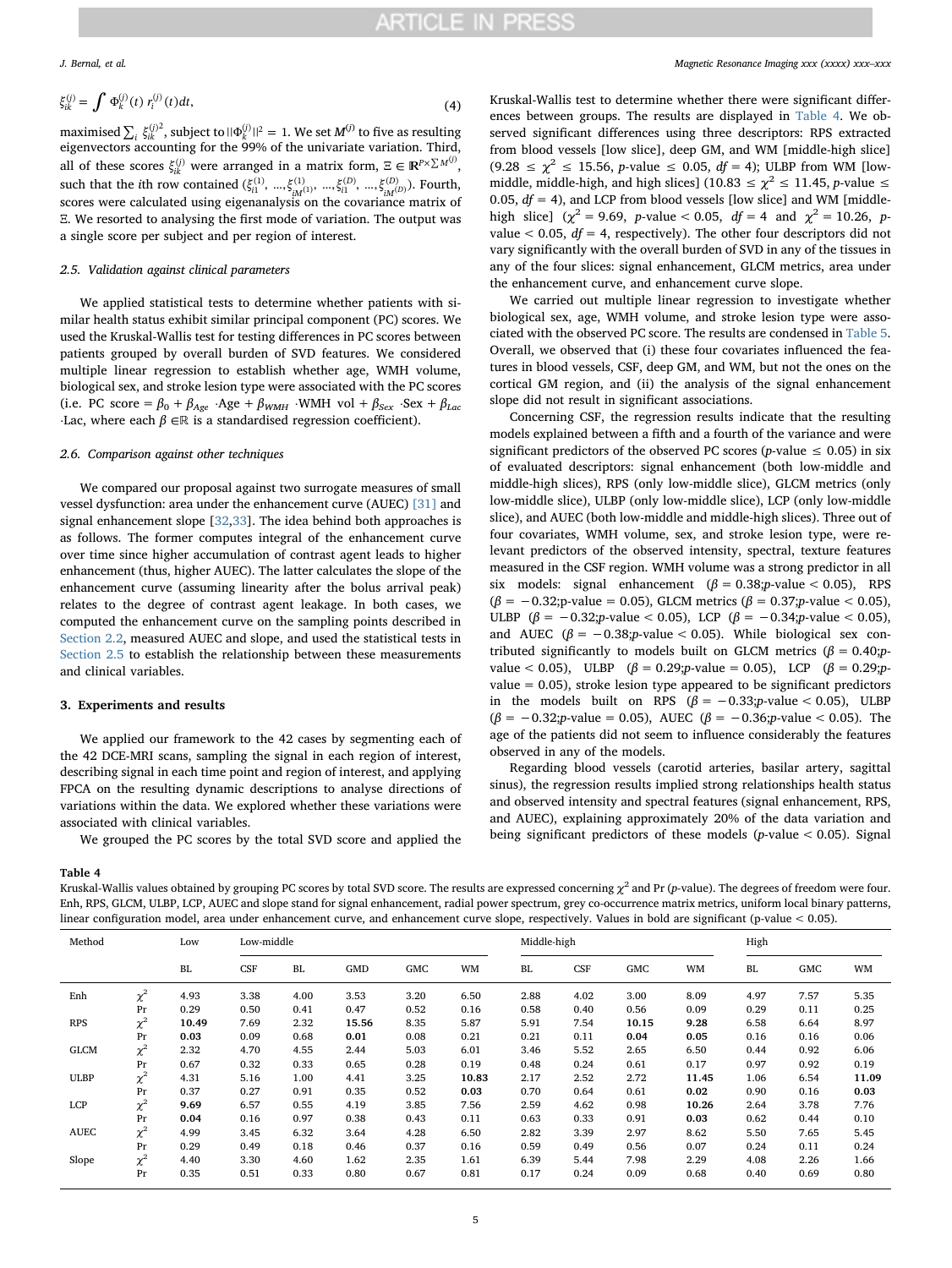# **ARTICLE IN PRESS**

### J. Bernal, et al. *Magnetic Resonance Imaging xxx (xxxx) xxx–xxx*

### <span id="page-6-0"></span>Table 5

Multiple linear regression analysis between PC scores for each descriptor and for each region of interest as response variable and age, WMH volume, biological sex, and stroke lesion type as predictor variables. The regression results are expressed concerning adjusted  $R^2$ , Pr (p-value), and  $\beta$  values. Enh, RPS, GLCM, ULBP, LCP, AUEC, and slope stand for signal enhancement, radial power spectrum, grey co-occurrence matrix metrics, uniform local binary patterns, linear configuration model, area under enhancement curve, and enhancement curve slope, respectively. Values in bold are significant (p-value < 0.05).

| Method      |                                           | Low                | Low-middle                  |                 |                 |                 |                 | Middle-high  |                 |                    |                    | High            |                 |              |
|-------------|-------------------------------------------|--------------------|-----------------------------|-----------------|-----------------|-----------------|-----------------|--------------|-----------------|--------------------|--------------------|-----------------|-----------------|--------------|
|             |                                           | BL                 | $\ensuremath{\mathsf{CSF}}$ | BL.             | <b>GMD</b>      | <b>GMC</b>      | WM              | BL           | CSF             | GMC                | <b>WM</b>          | BL.             | GMC             | WM           |
| Enh         | $\mathbb{R}^2$                            | 0.08               | 0.19                        | 0.14            | 0.10            | 0.10            | 0.11            | 0.20         | 0.19            | 0.10               | 0.10               | 0.18            | 0.13            | 0.11         |
|             | Pr                                        | 0.14               | 0.02                        | 0.05            | 0.10            | 0.10            | 0.09            | 0.02         | 0.02            | 0.11               | 0.09               | 0.02            | 0.06            | 0.08         |
|             | $\Pr_{\text{Age}}$                        | 0.08               | 0.57                        | 0.42            | 0.85            | 0.77            | 0.93            | 0.18         | 0.70            | 0.99               | 0.94               | 0.53            | 0.98            | 0.89         |
|             | Pr <sub>WH</sub>                          | 0.20               | 0.02                        | 0.05            | 0.02            | 0.02            | 0.02            | 0.06         | 0.00            | 0.02               | 0.02               | 0.03            | 0.01            | 0.02         |
|             | $Pr_{Sex}$                                | 0.59               | 0.14                        | 0.19            | 0.56            | 0.52            | 0.48            | 0.04         | 1.00            | 0.57               | 0.52               | 0.05            | 0.49            | 0.56         |
|             | $Pr_{Lac}$                                | 0.25               | 0.03                        | 0.06            | 0.16            | 0.14            | 0.12            | 0.07         | 0.05            | 0.11               | 0.13               | 0.07            | 0.10            | 0.11         |
|             | $\beta_{\text{Age}}$                      | $-0.31$            | 0.09                        | $-0.14$         | $-0.03$         | 0.05            | 0.01            | $-0.22$      | 0.06            | 0.00               | 0.01               | $-0.10$         | 0.00            | 0.02         |
|             | $\beta_{\rm WMH}$                         | 0.21               | 0.38                        | 0.31            | 0.40            | 0.38            | 0.39            | 0.29         | 0.46            | 0.38               | 0.39               | 0.35            | 0.41            | 0.40         |
|             | $\beta_{\text{Sex}}$                      | $-0.08$            | $-0.21$                     | $-0.20$         | $-0.09$         | $-0.10$         | $-0.11$         | $-0.30$      | 0.00            | $-0.09$            | $-0.10$            | $-0.29$         | $-0.10$         | $-0.09$      |
|             | $\beta_{\rm Lac}$                         | 0.19               | 0.35                        | 0.31            | 0.23            | 0.25            | 0.26            | 0.29         | 0.32            | 0.27               | 0.26               | 0.29            | 0.27            | 0.27         |
| <b>RPS</b>  | $\mathbb{R}^2$                            | 0.15               | 0.17                        | 0.07            | 0.20            | 0.11            | 0.15            | 0.11         | 0.04            | 0.07               | 0.15               | 0.21            | 0.12            | 0.15         |
|             | Pr                                        | 0.04               | 0.03                        | 0.15            | 0.01            | 0.09            | 0.04            | 0.09         | 0.24            | 0.16               | 0.04               | 0.01            | 0.07            | 0.05         |
|             | $\Pr_{\text{Age}}$                        | 0.22               | 0.24                        | 0.12            | 0.59            | 0.07            | 0.50            | 0.15         | 0.30            | 0.86               | 0.60               | 0.03            | 0.78            | 0.65         |
|             | Pr <sub>WMH</sub>                         | 0.01               | 0.05                        | 0.09            | 0.00            | 0.06            | 0.02            | 0.09         | 0.16            | 0.06               | 0.02               | 0.01            | 0.04            | 0.02         |
|             | $Pr_{Sex}$                                | 0.25               | 0.14                        | 0.27            | 0.09            | 0.38            | 0.09            | 0.66         | 0.58            | 0.36               | 0.10               | 0.73            | 0.16            | 0.11         |
|             | $Pr_{Lac}$                                | 0.17               | 0.04                        | 0.40            | 0.13            | 0.38            | 0.15            | 0.11         | 0.16            | 0.11               | 0.16               | 0.12            | 0.06            | 0.15         |
|             | $\beta_{\text{Age}}$                      | 0.21               | $-0.19$                     | 0.28            | $-0.09$         | 0.32            | 0.11            | 0.25         | $-0.18$         | $-0.03$            | 0.09               | 0.36            | $-0.05$         | 0.08         |
|             | $\beta_{\rm WMH}$                         | $-0.40$            | $-0.32$                     | $-0.28$         | 0.45            | $-0.30$         | $-0.37$         | $-0.28$      | 0.23            | $-0.32$            | $-0.39$            | $-0.39$         | $-0.33$         | $-0.39$      |
|             | $\beta_{\text{Sex}}$                      | $-0.17$            | 0.22                        | 0.17            | 0.25            | $-0.13$         | $-0.26$         | 0.07         | $-0.09$         | $-0.14$            | $-0.25$            | 0.05            | $-0.21$         | $-0.24$      |
|             | $\beta_{\rm Lac}$                         | $-0.22$            | $-0.33$                     | $-0.14$         | 0.24            | $-0.15$         | $-0.24$         | $-0.27$      | 0.24            | $-0.28$            | $-0.23$            | $-0.24$         | $-0.32$         | $-0.24$      |
| <b>GLCM</b> | $\mathbb{R}^2$                            | $-0.05$            | 0.24                        | $-0.06$         | 0.01            | $-0.05$         | $-0.05$         | 0.00         | $-0.09$         | $-0.02$            | 0.14               | $-0.02$         | 0.05            | 0.08         |
|             | Pr                                        | 0.72               | 0.01                        | 0.79            | 0.39            | 0.75            | 0.69            | 0.40         | 0.94            | 0.52               | 0.05               | 0.55            | 0.22            | 0.13         |
|             | $\Pr_{\text{Age}}$                        | 0.66               | 0.75                        | 0.89            | 0.93            | 0.56            | 0.72            | 0.13         | 0.55            | 0.34               | 0.01               | 0.51            | 0.07            | 0.08         |
|             | Pr <sub>WMH</sub>                         | 0.75               | 0.02                        | 0.90            | 0.25            | 0.74            | 0.93            | 0.32         | 0.92            | 0.69               | 0.86               | 0.52            | 0.26            | 0.25         |
|             | $\Pr_{\text{Sex}}$                        | 0.26               | 0.01                        | 0.33            | 0.13            | 0.87            | 0.40            | 0.55         | 0.96            | 0.87               | 0.06               | 0.17            | 0.39            | 0.04         |
|             | $Pr_{Lac}$                                | 0.59               | 0.50                        | 0.52            | 0.73            | 0.35            | 0.21            | 0.71         | 0.79            | 0.30               | 0.24               | 0.62            | 0.72            | 0.56         |
|             | $\beta_{\text{Age}}$                      | 0.08               | $-0.05$                     | $-0.02$         | $-0.02$         | $-0.11$         | $-0.07$         | $-0.28$      | $-0.11$         | 0.17               | $-0.45$            | $-0.12$         | $-0.33$         | $-0.31$      |
|             | $\beta_{\rm WMH}$                         | $-0.06$            | 0.37                        | $-0.02$         | 0.20            | 0.06            | 0.01            | 0.17         | $-0.02$         | $-0.07$            | 0.03               | 0.11            | 0.19            | 0.19         |
|             | $\beta_{\text{Sex}}$                      | 0.19               | 0.40                        | $-0.16$         | 0.24            | 0.03            | $-0.14$         | 0.10         | 0.01            | $-0.03$            | $-0.28$            | $-0.23$         | 0.13            | $-0.32$      |
|             | $\beta_{\rm Lac}$                         | $-0.10$            | $-0.10$                     | 0.12            | $-0.06$         | 0.17            | $-0.22$         | 0.07         | 0.05            | $-0.18$            | $-0.19$            | 0.09            | 0.06            | $-0.10$      |
| <b>ULBP</b> | $\mathbb{R}^2$                            | 0.08               | 0.17                        | $-0.09$         | 0.09            | 0.08            | $-0.06$         | $-0.02$      | $-0.06$         | 0.01               | 0.13               | $-0.04$         | $-0.08$         | 0.25         |
|             | Pr                                        | 0.14               | 0.03                        | 0.96            | 0.12            | 0.14            | 0.80            | 0.55         | 0.79            | 0.37               | 0.06               | 0.66            | 0.91            | 0.01         |
|             | $\Pr_{\text{Age}}$                        | 0.54               | 0.79                        | 0.93            | 0.23            | 0.09            | 0.79            | 0.14         | 0.77            | 0.18               | 0.40               | 0.99            | 0.72            | 0.26         |
|             | Pr <sub>WMH</sub>                         | 0.20               | 0.04                        | 0.90            | 0.54            | 0.76            | 0.47            | 0.43         | 0.40            | 0.52               | 0.01               | 0.48            | 0.48            | 0.01         |
|             | $\Pr_{Sex}$                               | 0.04               | 0.05                        | 0.50            | 0.06            | 0.39            | 0.52            | 0.69         | 0.33            | 0.39               | $0.28\,$           | 0.36            | 0.70            | 0.02         |
|             | $Pr_{Lac}$                                | 0.45               | 0.05                        | 0.73            | 0.67            | 0.41            | 0.38            | 0.24         | 0.87            | 0.13               | 0.55               | 0.45            | 0.64            | 0.54         |
|             | $\beta_{\text{Age}}$                      | $-0.11$            | $-0.04$                     | $-0.02$         | $-0.21$         | $-0.30$         | $-0.05$         | 0.27         | $-0.05$         | $-0.25$            | 0.14               | $-0.00$         | 0.07            | $-0.18$      |
|             | $\beta_{\rm WMH}$                         | $-0.21$            | $-0.32$                     | 0.02            | $-0.10$         | $-0.05$         | $-0.12$         | $-0.13$      | 0.15            | $-0.11$            | $-0.45$            | $-0.12$         | $-0.12$         | $-0.40$      |
|             | $\beta_{\text{Sex}}$                      | 0.32               | 0.29                        | 0.11            | 0.29            | $-0.13$         | $-0.11$         | 0.06         | $-0.16$         | $-0.14$            | $-0.16$            | $-0.15$         | 0.06            | $-0.33$      |
|             | $\beta_{\rm Lac}$                         | $-0.13$            | $-0.32$                     | $-0.06$         | 0.07            | 0.14            | $-0.16$         | 0.21         | 0.03            | $-0.27$            | $-0.10$            | 0.14            | $-0.09$         | $-0.09$      |
| LCP         | $R^2$                                     | $-0.01$            | 0.20                        | $-0.07$         | 0.11            | 0.05            | $-0.06$         | $-0.02$      | $-0.03$         | $-0.06$            | 0.25               | $-0.02$         | $-0.08$         | 0.36         |
|             | Pr                                        | 0.47               | 0.02                        | 0.86            | 0.09            | 0.22            | 0.78            | 0.53         | 0.59            | 0.80               | 0.01               | 0.54            | 0.92            | 0.00         |
|             | $Pr_{Age}$                                | 0.19               | 0.36                        | 0.46            | 0.02            | 0.15            | 0.92            | 0.19         | 0.67            | 1.00               | 0.47               | 0.93            | 0.41            | 0.15         |
|             | Pr <sub>wMH</sub>                         | 0.45               | 0.03                        | 0.75            | 0.39            | 0.79            | 0.25            | 0.26         | 0.36            | 0.93               | 0.00               | 0.78            | 0.57            | 0.00         |
|             | $Pr_{Sex}$                                | 0.24               | 0.05                        | 0.48            | 0.15            | 0.18            | 0.82            | 0.98         | 0.17            | 0.96               | 0.15               | 0.39            | 0.78            | 0.01         |
|             | $Pr_{Lac}$                                | 0.28               | 0.06                        | 0.80            | 0.79            | 0.41            | 0.89            | 0.27         | 0.81            | 0.26               | 0.69               | 0.21            | 0.85            | 0.71         |
|             | $\beta_{\text{Age}}$                      | $-0.24$            | $-0.15$                     | 0.14            | $-0.4$          | $-0.25$         | 0.02            | 0.25         | 0.08            | 0.00               | 0.11               | 0.02            | $-0.15$         | 0.21         |
|             | $\beta_{\rm WMH}$                         | 0.13               | $-0.34$                     | $-0.05$         | 0.14            | 0.04            | 0.20            | $-0.19$      | $-0.16$         | 0.02               | $-0.56$            | 0.05            | 0.10            | 0.47         |
|             | $\beta_{\text{Sex}}$<br>$\beta_{\rm Lac}$ | $-0.19$<br>$-0.19$ | 0.29<br>$-0.30$             | 0.12<br>$-0.05$ | 0.22<br>$-0.04$ | $-0.21$<br>0.14 | 0.04<br>$-0.02$ | 0.00<br>0.20 | 0.22<br>$-0.04$ | $-0.01$<br>$-0.21$ | $-0.20$<br>$-0.06$ | 0.14<br>$-0.22$ | 0.05<br>$-0.03$ | 0.35<br>0.05 |
| <b>AUEC</b> | $\mathbb{R}^2$                            |                    | 0.20                        |                 | 0.10            | 0.11            |                 |              | 0.19            |                    | 0.10               |                 |                 |              |
|             | Pr                                        | 0.10               | 0.02                        | 0.12<br>0.08    | 0.10            | 0.08            | 0.11<br>0.09    | 0.21         | 0.02            | 0.10               | 0.09               | 0.19<br>0.02    | 0.13<br>0.06    | 0.11<br>0.08 |
|             |                                           | 0.10               | 0.57                        | 0.48            | 0.85            | 0.87            | 0.94            | 0.01<br>0.17 | 0.70            | 0.10<br>1.00       | 0.94               | 0.52            | 0.99            | 0.89         |
|             | Pr <sub>Age</sub>                         | 0.06               |                             |                 |                 |                 |                 |              | 0.00            |                    |                    |                 |                 |              |
|             | Pr <sub>WMH</sub>                         | 0.14               | 0.02                        | 0.07            | 0.02            | 0.01            | 0.02            | 0.06         |                 | 0.02               | 0.02               | 0.02            | 0.01            | 0.01         |
|             | $Pr_{Sex}$                                | 0.58               | 0.14                        | 0.05            | 0.56            | 0.61            | 0.48            | 0.04         | 0.99            | 0.57               | 0.52               | 0.05            | 0.49            | 0.55         |
|             | $Pr_{Lac}$                                | 0.25               | 0.03                        | 0.26            | 0.16            | 0.13            | 0.12            | 0.07         | 0.04            | 0.10               | 0.13               | 0.06            | 0.10            | 0.11         |
|             | $\beta_{\text{Age}}$                      | 0.33               | $-0.09$                     | 0.12            | 0.03            | 0.03            | $-0.01$         | 0.22         | $-0.06$         | 0.00               | $-0.01$            | 0.11            | $-0.00$         | $-0.02$      |
|             | $\beta_{\rm WMH}$                         | $-0.24$            | $-0.38$                     | $-0.30$         | $-0.40$         | $-0.41$         | $-0.39$         | $-0.29$      | $-0.46$         | $-0.38$            | $-0.39$            | $-0.36$         | $-0.41$         | $-0.40$      |
|             | $\beta_{\text{Sex}}$                      | 0.08               | 0.21                        | 0.31            | 0.09            | 0.08            | 0.11            | 0.31         | $-0.00$         | 0.09               | 0.10               | 0.29            | 0.10            | 0.09         |
|             | $\beta_{\rm Lac}$                         | $-0.19$            | $-0.36$                     | $-0.18$         | $-0.24$         | $-0.25$         | $-0.26$         | $-0.29$      | $-0.33$         | $-0.27$            | $-0.26$            | $-0.30$         | $-0.27$         | $-0.27$      |
| Slope       | $\mathbb{R}^2$                            | 0.02               | 0.01                        | $-0.09$         | $-0.05$         | $-0.02$         | 0.04            | 0.05         | $-0.00$         | 0.02               | 0.10               | 0.03            | 0.07            | 0.01         |
|             | Pr                                        | 0.33               | 0.35                        | 0.93            | 0.69            | 0.51            | 0.26            | 0.20         | 0.42            | 0.34               | 0.10               | 0.28            | 0.16            | 0.39         |
|             | $\Pr_{Age}$                               | 0.14               | 0.54                        | 0.93            | 0.29            | 0.18            | 0.67            | 0.48         | 0.91            | 0.24               | 0.07               | 0.69            | 0.01            | 0.34         |
|             | Pr <sub>WHH</sub>                         | 0.93               | 0.44                        | 0.88            | 0.33            | 0.50            | 0.68            | 0.37         | 0.21            | 0.32               | 0.39               | 0.24            | 0.59            | 0.68         |
|             | $Pr_{Sex}$                                | 0.60               | 0.13                        | 0.86            | 0.53            | 0.30            | 0.92            | 0.34         | 0.67            | 0.10               | 0.05               | 0.47            | 0.73            | 0.13         |
|             | $Pr_{Lac}$                                | 0.55               | 0.71                        | 0.40            | 0.97            | 0.62            | 0.04            | 0.09         | 0.26            | 0.98               | 0.39               | 0.07            | 0.22            | 0.35         |

(continued on next page)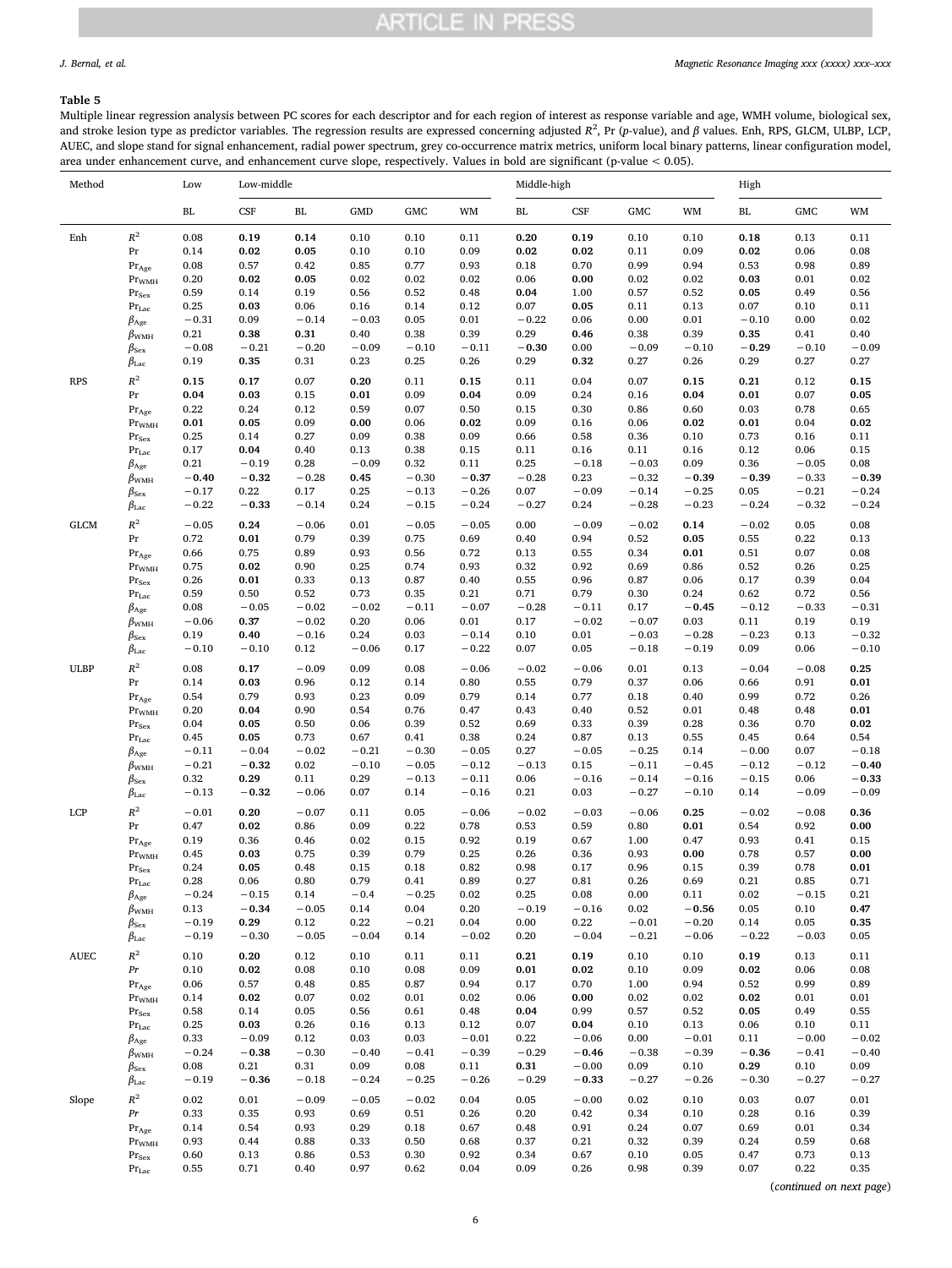#### Table 5 (continued)

| Method |                                                                                        | Low                                |                                    | Low-middle                   |                                    |                                    |                                       | Middle-high                        |                                 |                                    |                                    | High                            |                                       |                                    |
|--------|----------------------------------------------------------------------------------------|------------------------------------|------------------------------------|------------------------------|------------------------------------|------------------------------------|---------------------------------------|------------------------------------|---------------------------------|------------------------------------|------------------------------------|---------------------------------|---------------------------------------|------------------------------------|
|        |                                                                                        | BL                                 | CSF                                | BL                           | <b>GMD</b>                         | GMC                                | WM                                    | <b>BL</b>                          | <b>CSF</b>                      | <b>GMC</b>                         | <b>WM</b>                          | <b>BL</b>                       | GMC                                   | <b>WM</b>                          |
|        | $\beta_{\text{Age}}$<br>$\beta_{\rm WMH}$<br>$\beta_{\text{Sex}}$<br>$\beta_{\rm Lac}$ | $-0.27$<br>$-0.01$<br>0.08<br>0.10 | $-0.11$<br>$-0.13$<br>0.24<br>0.07 | 0.02<br>0.03<br>0.03<br>0.16 | $-0.20$<br>0.17<br>0.10<br>$-0.01$ | $-0.25$<br>0.11<br>0.17<br>$-0.09$ | $-0.08$<br>0.07<br>$-0.02$<br>$-0.37$ | $-0.12$<br>0.15<br>$-0.15$<br>0.30 | 0.02<br>$-0.22$<br>0.07<br>0.20 | $-0.21$<br>0.17<br>$-0.27$<br>0.00 | $-0.32$<br>0.14<br>0.30<br>$-0.14$ | 0.07<br>0.20<br>$-0.11$<br>0.32 | $-0.46$<br>0.09<br>$-0.05$<br>$-0.21$ | $-0.17$<br>0.07<br>0.25<br>$-0.16$ |

enhancement values were associated to the overall burden of WMH in low-middle ( $\beta = 0.31$ ; *p*-value = 0.05) and high ( $\beta = 0.35$ ; *p*-value < 0.05) slices and the biological sex of the patients in middle-high  $(\beta = -0.30; p\text{-value} < 0.05)$  and high  $(\beta = -0.29; p\text{-value} = 0.05)$ slices. These associations were similar for AUEC, except that the features measured in the low-middle slices were not significant (pvalue  $> 0.05$ ).

In the low-middle slice, the overall burden of WMH contributed significantly to the observed spectral features in deep GM ( $\beta = 0.45$ ;*p*value < 0.01) and WM ( $\beta$  = -0.37;*p*-value < 0.05), describing approximately 20% and 15% of their variability. However, no other descriptor seemed to encode any relevant information for these two tissues in this slice.

Only spectral and textural features measured in the WM region in the middle-high and/or high slices displayed relevant relationships with health status. Model covariates explained between 14% and 36% of the variance of RPS, GLCM metrics, ULBP, and LCP features. WMH volume contributed significantly to the RPS features in both slices  $(\beta = -0.39;p$ -value < 0.05 and  $\beta = -0.39;p$ -value < 0.05, respectively), ULBP in the high slice ( $\beta = -0.40$ ;*p*-value < 0.05), LCP in the both slices ( $\beta = -0.56$ ; *p*-value < 0.01 and  $\beta = 0.47$ ; *p*-value < 0.01, respectively). Biological sex predicted significantly the features of two descriptors, ULBP ( $\beta$  = -0.33;p-value < 0.05) and LCP ( $\beta$  = 0.35;pvalue < 0.05). Age significantly influenced the values of GLCM  $(\beta = -0.45;p$ -value < 0.05). Stroke lesion type did not appear relevant in any of the models built with data from middle-high or high slices.

#### 4. Discussion

In this paper, we propose a framework incorporating dynamic spectral and textural descriptors and functional principal component analysis to study dynamic brain MRI signals of brain pathology. In particular, we applied our processing pipeline to the study of SVD tissue changes using DCE-MRI acquisitions. We analysed the dynamic descriptors from blood vessels, CSF, grey and white matter brain regions of a population with features of SVD of differing extents to examine whether subjects with different biological sex, age, WMH volume, stroke lesion type, and overall load of SVD features exhibited distinctive patterns. To the best of our knowledge, this is the first time that these dynamic descriptors have been examined jointly for this purpose. Of note, our framework could be used for analysing other dynamic and non-dynamic brain MR acquisitions, with further testing.

Most of the features extracted from the CSF cavities near the choroid plexus (low-middle slice) were significantly associated with the biological sex or stroke lesion type, and the overall burden of WMH. We observed that the overall enhancement in the CSF cavities increased if patients were female or had a lacunar stroke, and with decreasing WMH burden. In accordance with previous findings [\[10\]](#page-8-5), we observed a relationship between burden of features of SVD and leakage of Gadolinium-based contrast agent into CSF. However, our results suggest that the CSF enhancement might be inversely proportional to the burden of WMH. Bigger sample size and further testing are needed to determine the direction of the relationship. Our framework found features correlated with WMH burden and, as increased WMH load is known to be associated with blood-brain barrier leakage [\[9\]](#page-8-28), our proposal shows

promise for studying subtle small vessel dysfunction.

We observed that surrogate measures of small vessel disruption extracted from the signal enhancement curve, such as area under the enhancement curve, could capture relevant information linked with the health status of the patients, but some of the texture and spectral descriptors were more sensitive to variations in the deep GM or WM. In fact, we noticed that while both the slope and area under the enhancement curve measurements in WM did not reflect the health status significantly, but spectral and texture descriptors did. This might be a consequence of spectral and texture descriptors taking into account and encoding neighbouring relationships. The power spectrum reflected information associated with overall WMH burden in blood vessels, CSF, deep GM, and WM; being an encouraging outcome since it shows the analysis of the power spectra is more descriptive than current semiquantitative surrogates of dysfunction.

The current proposal exhibits two drawbacks: the region sampling strategy and the generalisability. First, region sampling prevents descriptors from encoding volumetric information, but sample selection is tedious and not resilient to motion. Due to the prolonged scanning process, brain DCE-MRI acquisitions are prone to head motion artefacts. In small vessel dysfunction assessments, imaging artefacts confound whether tenuous enhancements are a consequence of subtle blood-brain barrier abnormalities and, although the repercussions of motion have not been documented for this particular problem, we believe that they compromise both the interpretation and subsequent result interpretation. Notwithstanding that we realigned all time points to the precontrast scans to correct for bulk patient movement, this approximation does not compensate for possible information loss or k-space dephasing due to motion. Second, the imaging protocol influences the features that are captured by the different descriptors as none of them is scaleinvariant in principle and also the synthesis step as lower temporal resolution results in less information in the time domain. Even though the acquisition protocol was fixed in this study, their application to multi-centre studies might be restricted.

Future work should contemplate finding automatically anatomically-relevant regions proximal to arterial territories or in which signal to noise ratios are the highest. In such a way, we could enlarge our sample size to (i) draw stronger conclusions, (ii) establish clearer links between computer vision descriptors and underlying physiopathological processes, and (iii) determine whether these descriptors are useful in dysfunction classification problems. Additionally, the current proposal needs to be tested on diagnostic sequences and pre- vs post-contrast analyses to examine whether they capture dysfunction-related information.

Our findings add confidence to previous studies in which DCE-MRI signals from patients with different age, health status, and premorbid brain condition exhibited different tendencies [\[26](#page-8-20),[33\]](#page-8-27). Our proposed framework seems promising and feasible, but it needs further testing on a larger sample and on pre- vs post-contrast and cross-sectional studies.

#### Declaration of competing interest

None.